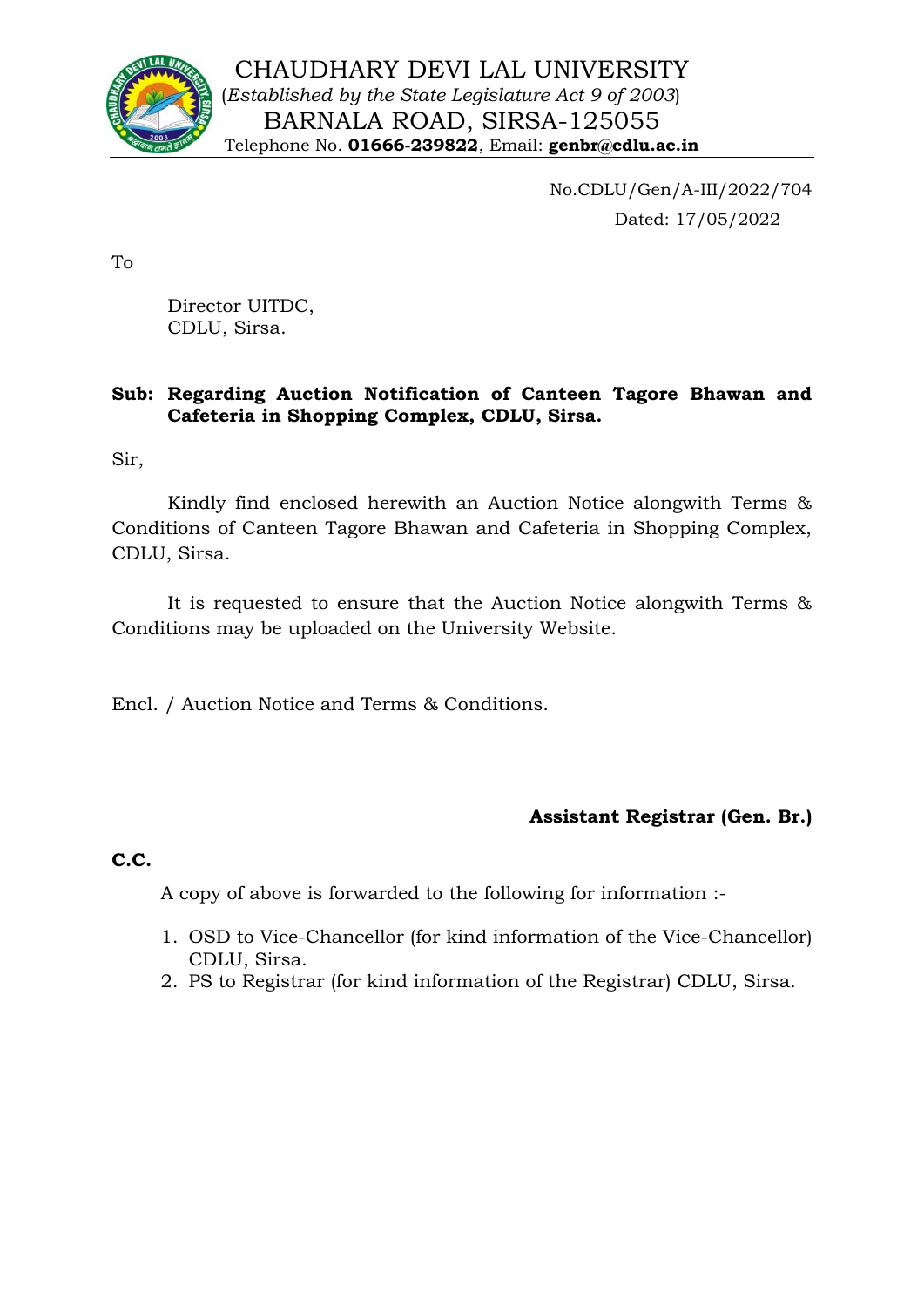

## *Chaudhary Devi Lal University, Sirsa (Established by the State Legislature Act, 9 of 2003.)*

## **AUCTION NOTICE**

Canteen Tagore Bhawan and Cafeteria in Shopping Complex are to be auction on rent basis on 30.05.2022 at 11:30 AM in the Committee Hall, 1st Floor, C.V. Raman Bhawan, CDLU, Sirsa. All interested persons are requested to reach in the Committee Hall on the aforesaid date & time. The size of space and other terms and conditions will be provided at the time of auction. This information shall also be made available on the University Website www.cdlu.ac.in.

> **-sd-Assistant Registrar (General Branch)**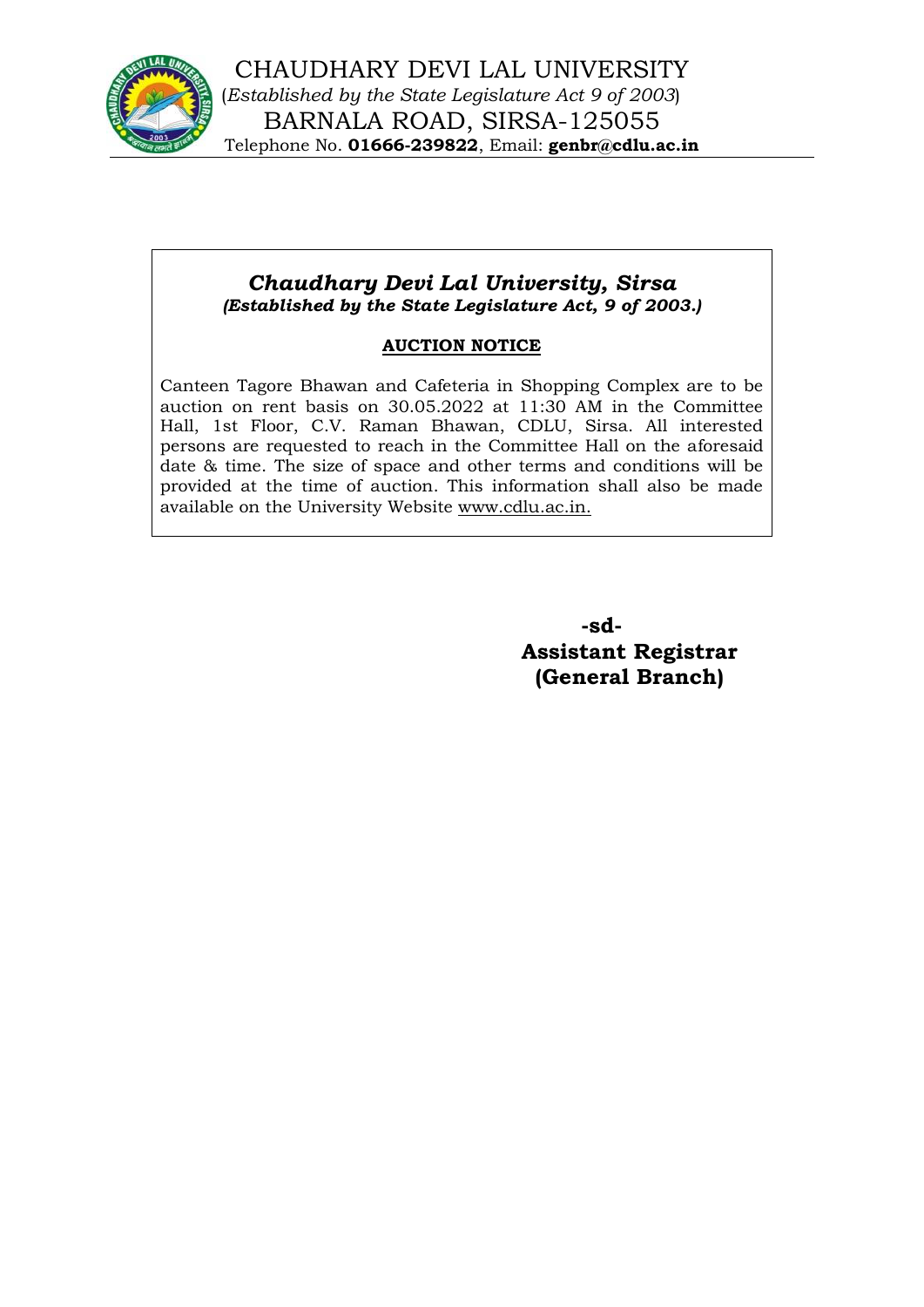

**CHAUDHARY DEVI LAL UNIVERSITY, SIRSA**

(Established by the State Legislature Act, 9 of 2003)

#### **TERMS & CONDITIONS FOR ALLOTMENT OF CANTEEN NEAR TAGORE BHAWAN**

- 1. For taking part in the Auction, the concerned party/person shall have to deposit a sum of  $\overline{10,000}$  as a token money at the time of auction of Canteen, Near Tagore Bhawan, CDLU, Sirsa (herein after called as '**Canteen**'). The minimum reserve rent shall be  $\overline{210,000}$ /- per month + GST 18% extra. The successful bidder shall have to deposit a refundable EMD of ₹50,000/- for allotment of Canteen which shall be refunded after successful completion of the license/contract period. The token money (i.e. ₹10,000/-) of unsuccessful bidder will be returned on the spot after the bid. However, in case of successful bidder(s), the token money  $\text{\textdegree{10,000}}$ /- will be adjusted in EMD and receipt of EMD for ₹50,000/- will be issued after receiving remaining ₹40,000/- on the spot after completion of bid subject to entire satisfaction of the University Authorities and after clearing all pending dues.
- 2. The organization/agency/proprietor/bidder should be registered as per the relevant Act (Companies Act or Limited Liability Partnership Act or Sole Proprietorship, any other relevant Act) in India (A self-attested copy of its proof shall be required). It should have an annual turnover of ₹10.00 lakh and above for the last three financial years which should be supported by legible copy of the Profit & Loss statement and Balance Sheet audited from Chartered Accountant.
- 3. The bidder should submit the copy of PAN Card, GSTIN Proof/Card, ITR and its acknowledgement for the last three financial years.
- 4. The organization/agency/proprietor/bidder should submit an affidavit duly attested by Notary/Magistrate for not having been blacklisted/ debarred by any State Govt. or Central Govt. Department/Organization/ Institution.

## **Note:- The documents mentioned at Sr. No.2, 3 & 4 shall be required before starting of Bid and only eligible bidders will be allowed to participate in the bid.**

5. The successful organization/agency/proprietor/bidder shall display the name of the firm as display board on top of the Canteen.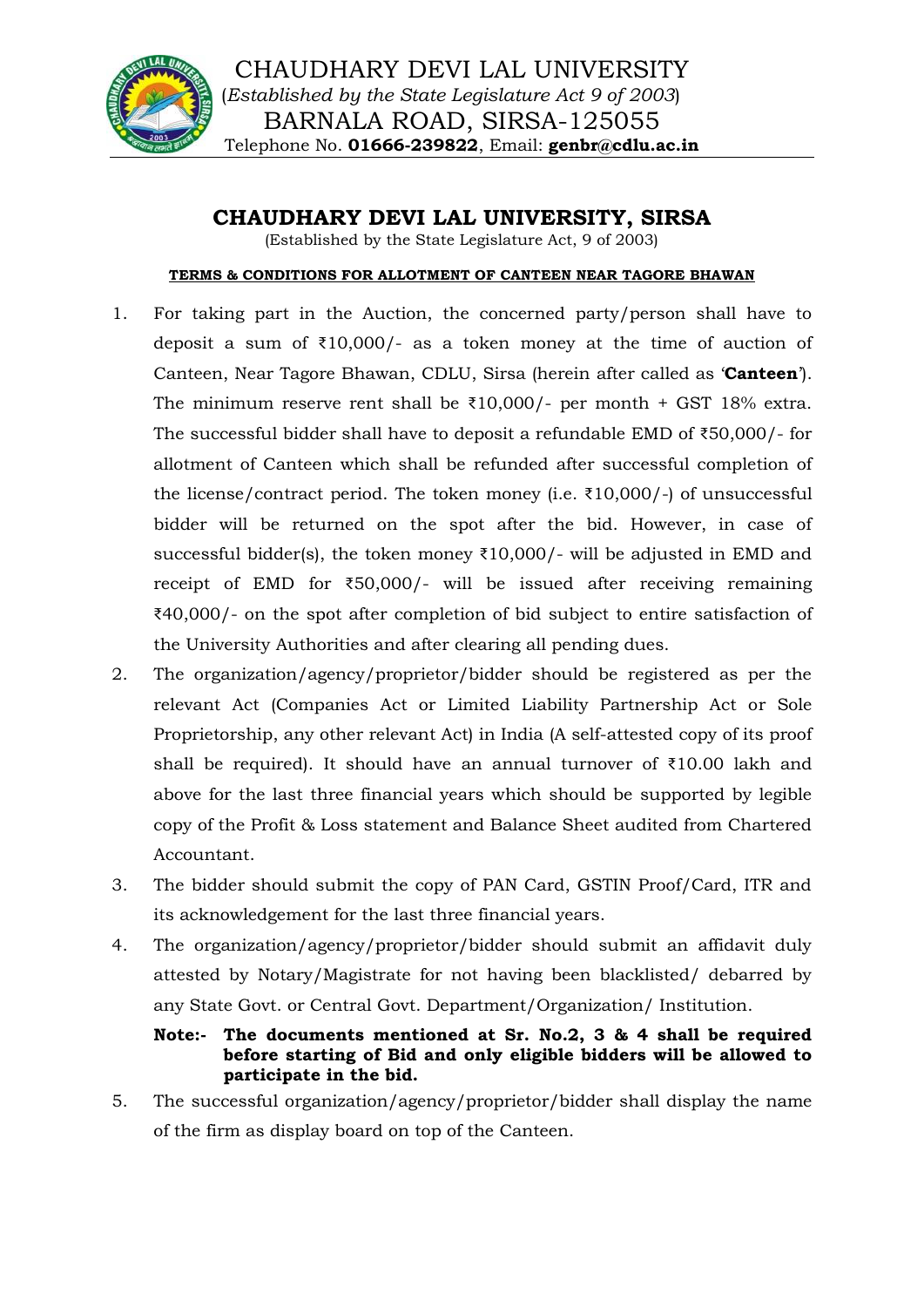

- 6. The highest bidder for the rent will be allotted Canteen. The successful bidder shall have to deposit the whole amount of rent of the complete year plus applicable taxes i.e. 18% GST etc. in advance within 7 days of receipt of allotment letter failing which his allotment will be cancelled and his EMD of  $\text{\textsterling}50,000$ /- shall be forfeited. Drinking water charges will be made @  $\text{\textsterling}100$ /per month as lump sum charges. Allottee will deposit the water charges of the complete year in advance. Canteen will be leased out for one year on rent basis in the 1st instance which may be extended further on year to year basis. Such extension can be allowed by increasing the rent  $\omega$ 10% extra of the rent reserved as per highest bid after receiving the request of the allottee and considered by the University Authority with advance payment of rent and water charges as mentioned above.
- 7. An agreement shall be prepared & signed between Allottee and the Registrar of the University on a stamp paper costing of  $\overline{\xi}100$ /- provided by the allottee within 07 days from the date of issue of the allotment letter. The Allottee will pay all the expenses, stamp duty and other expenses required to be paid on account of legal formalities prescribed under law at the time being or in future.
- 8. The canteen entrusted to the allottee will be utilized for the purpose, it has been allotted and would be kept in perfect sanitary conditions and will maintain the University property in good conditions. After termination/completion of the allotment license period the canteen shall be handed over back to the University within 03 days in the same condition and with all the fittings and fixtures facilities as provided by the University to be provided in due course during the allotment period. The time of above said three days shall be only for vacation of canteen and allottee shall not run the business of any kind during said three days.
- 9. Allottee shall occupy the canteen provided by the University for running the said business to the satisfaction of the University authorities.
- 10. Allottee shall make satisfactory and adequate seating arrangements for the customers. The items/articles to be served or sold at reasonable rates on quality basis. The allottee shall display the rate list on appropriate place. Allottee shall also provide a complaint and suggestion box at the canteen that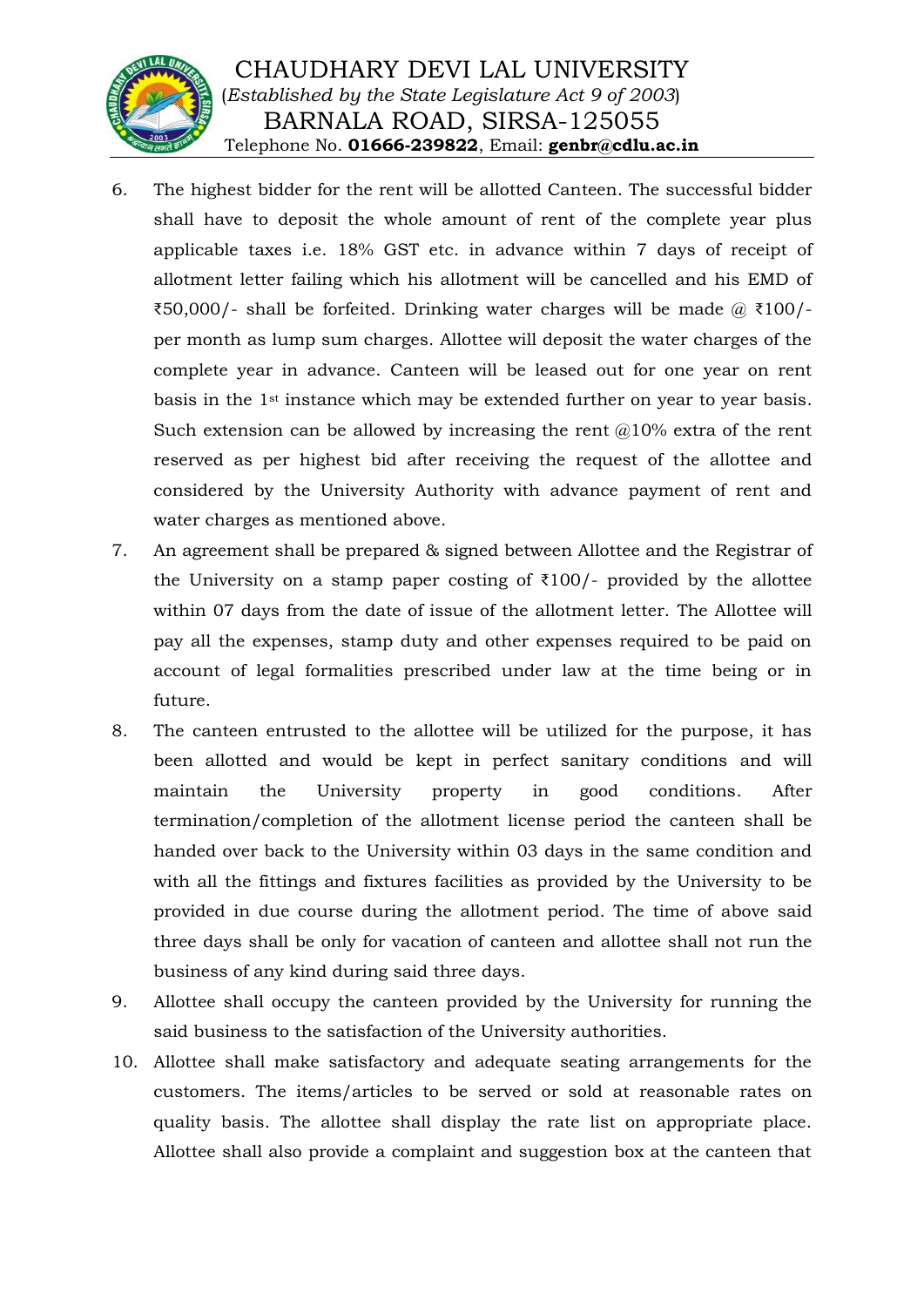

will be opened for inspection by the representative of the University. University reserves the right to exercise check in any form at any time.

11. On request of the allottee, electricity connection will be provided as per availability. The allottee has to install his own electric meter after getting the same inspected from Construction Branch, CDLU, Sirsa. The allottee shall pay the monthly electricity charges on actual consumption basis as per prevailing rates in CDLU, Sirsa within 07 working days of receipt of electricity bill, failing which electricity connection will be disconnected and a fine  $\omega$  ₹20/- per day (after the lapse of above said 07 days) till date of deposit of charges shall be charged.

The electricity connection can be got restored by the allottee on payment of ₹200/- (restoration charges) and all previous electricity dues along with fine (if any).

- 12. University reserves the right to exercise check in any form at any time. In case any complaint/default/deterioration of required quality or otherwise is observed, the allottee shall be liable to pay reasonable penalty levied by the University after notice and shall have to deposit the penalty amount within a week from the date of issue of such orders.
- 13. Subletting of the canteen shall not be allowed at any stage. General Power of Attorney will not be acceptable in the said allotment.
- 14. Allottee shall not make any addition/alterations in the Canteen without prior written approval of the University. The allottee will be liable to pay the damage or harm caused to the University property/Customer due to act/negligence of allottee or his employee(s) at any point of time. University reserves the right to cancel the allotment on this ground after giving one month notice and have the right to get the canteen vacated for infringement of agreement/terms & conditions or in the interest of University. In case the canteen is not vacated within one month after receiving the notice, the allottee shall not run the business of any kind in canteen and a penalty  $\omega$  ₹500/- per day will be charged till vacation of canteen.
- 15. Allottee will not encroach the University premises beyond the allotted space at any cost. Allottee will not stock any empty packaging cases, baskets or any other material on the roof of the canteen or in the open space outside the canteen allotted to him.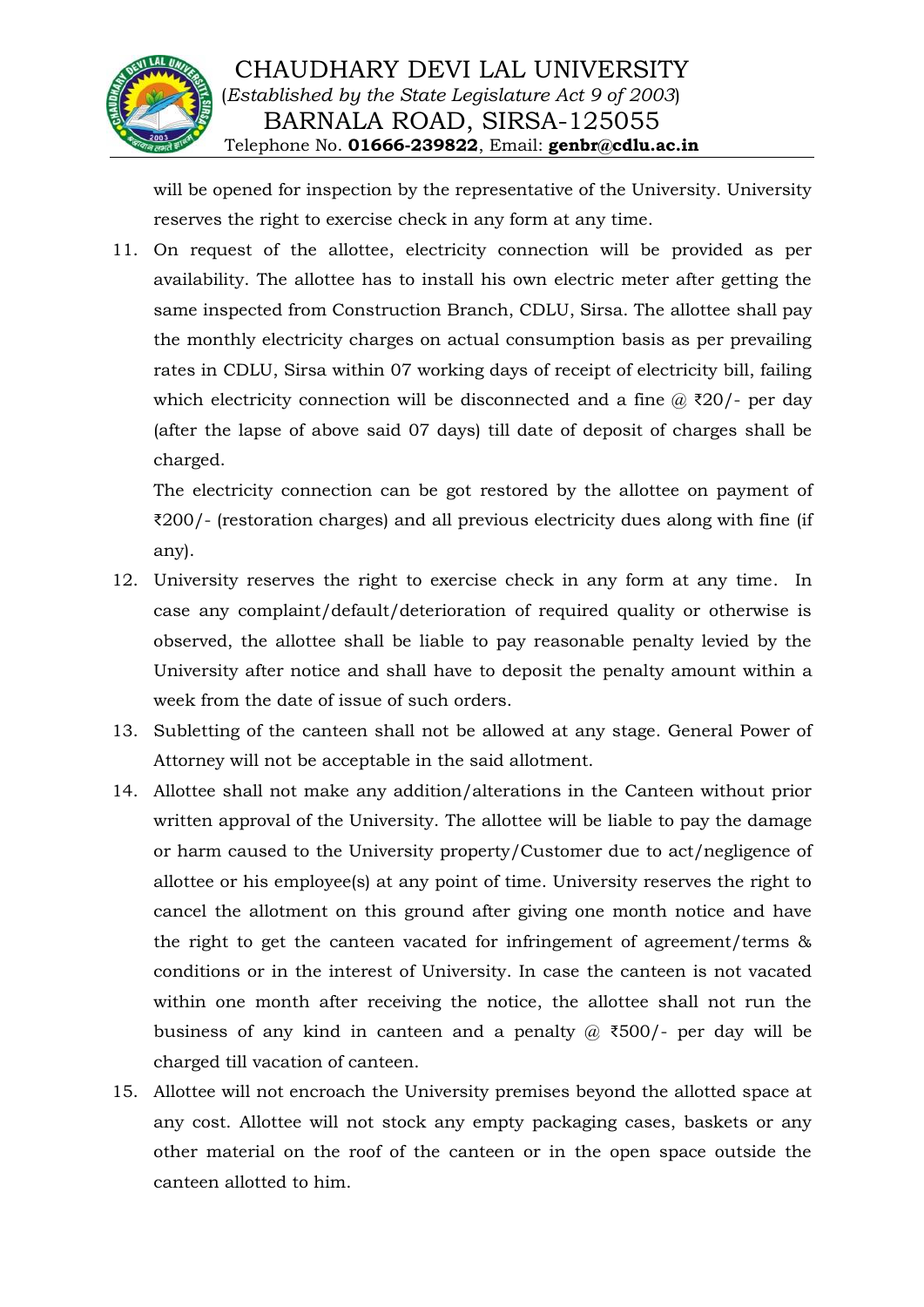

- 16. In case the allottee want to vacate the canteen (not before passing of three months from the date of taking the possession), the allottee will have to give one month notice or one month rent in lieu of the notice period.
- 17. In case of any dispute, which is not covered in the terms and conditions/agreement, the matter will be referred to the Vice-Chancellor whose decision shall be final and all the legal matters will be come under jurisdiction of Courts at Sirsa only.
- 18. Allottee will be fully responsible for good conduct and character of his workers and to keep the servants with neat and clean clothes preferably in proper clean and washed uniform. Child labour as per Govt. norms is strictly prohibited.
- 19. The sale and consumption of smoking things and alcohol narcotics of all types are completely prohibited at the campus.
- 20. Timing of opening the canteen is fixed i.e. from 07.00AM to 07.00PM (Summer) and from 07.00 AM to 06.30 PM (Winter). However, on demand of the students timing can be extended for closing on the recommendation of the DSW and Estate Officer, CDLU, Sirsa.
- 21. The places are in the University premises and thus directions of the University issued from time to time must be complied with by the bidder.
- 22. Illegal activity, act, articles, items on the place/by the bidder/employee of the bidder will be strictly prohibited and in case of failure, punitive and legal action including vacation of premise will warrant.
- 23. The activities at the places to be run by following the rules, regulations issued from time to time by the Govt. /Concerned office.
- 24. The university shall not be responsible in any manner for the losses incurred during license period to the bidder due to force major as War, riots, pandemic, earthquakes, hurricanes, lightning, and explosions, energy blackouts, unexpected legislation, lockouts, slowdowns, strikes etc. etc.
- 25. University is an education institute and thus noise, nuisance and unwanted gathering of outsider strictly prohibited.
- 26. The university has no liability regarding debit/credit transaction of the bidder with anyone.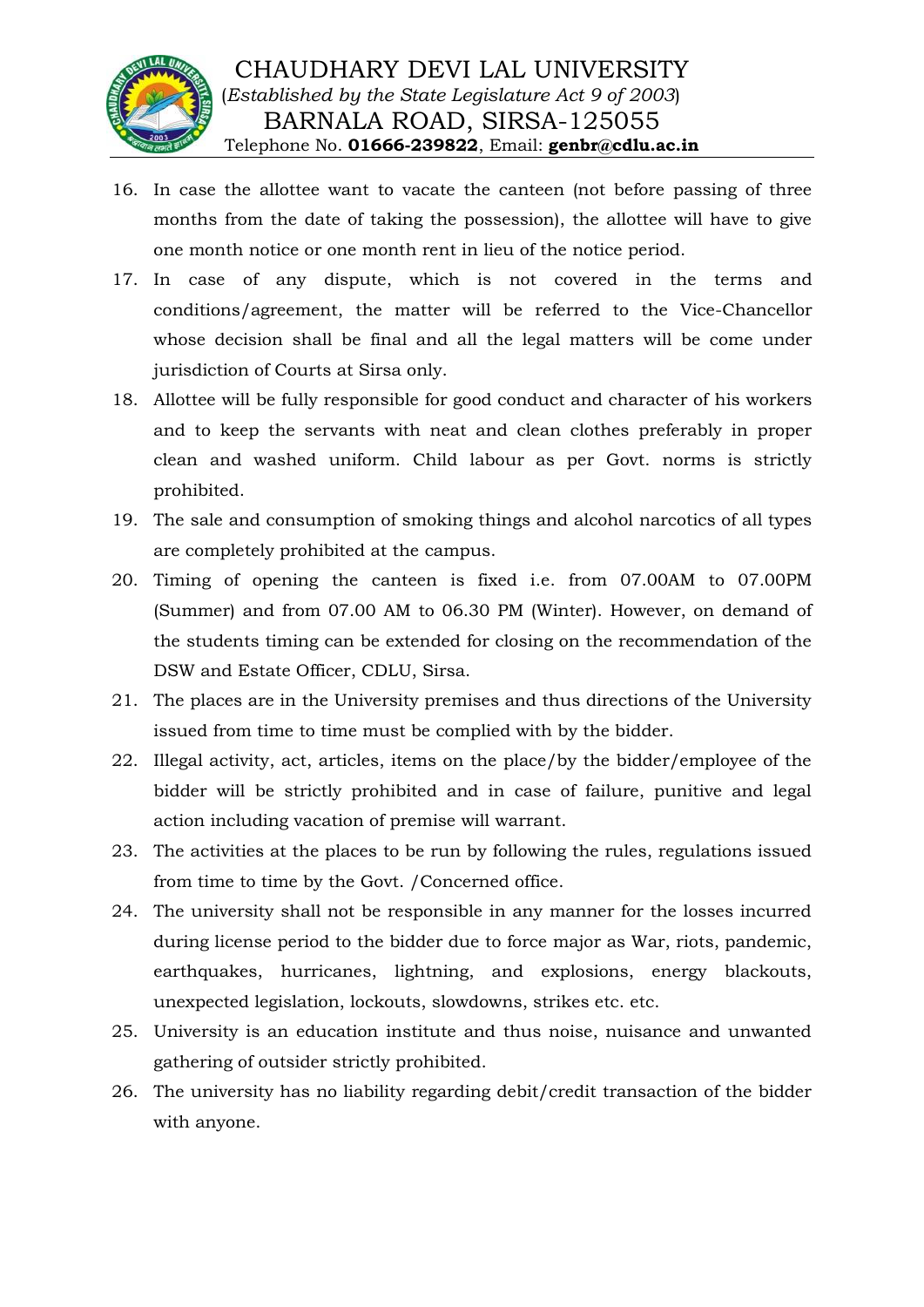

# **CHAUDHARY DEVI LAL UNIVERSITY, SIRSA**

(Established by the State Legislature Act, 9 of 2003)

#### **TERMS & CONDITIONS FOR ALLOTMENT OF CAFETERIA**

1. The cafeteria in the shopping complex of CDLU, Sirsa will be auctioned on rent basis The detail of location of Cafeteria is given as under:-

| Sr. No. | Type of Cafeteria and Size in Mtr. |                                        |
|---------|------------------------------------|----------------------------------------|
|         | location                           |                                        |
|         | Cafeteria (Ground Floor            | Dinning Hall –<br>1)                   |
|         | in shopping complex)               | $10.43x16.605=173.190$ Sq. m.          |
|         |                                    | Kitchen-<br>11)                        |
|         |                                    | $10.430x6.535=68.160$ Sq. m.           |
|         |                                    | iii) Store $-2.595x3.950=10.250$ Sq. m |
|         |                                    | Washing Area –<br>iv)                  |
|         |                                    | $3.66x3.95=14.95$ Sq. m.               |
|         |                                    | Open $+$ S. Toilet $-$<br>VI           |
|         |                                    | $3.945x4.06=16.036$ Sq. m.             |
|         |                                    | Open Courtyard -<br>V1)                |
|         |                                    | 23.60x12.50M=295.00 Sq. m.             |

For taking part in the Auction, the concerned party/person shall have to deposit a sum of ₹20,000/- as a token money at the time of auction of Cafeteria, Near Tagore Bhawan, CDLU, Sirsa (herein after called as **'Cafeteria**'). The minimum reserve rent shall be  $\overline{\ell}20,000$ /- per month + GST 18% extra. The successful bidder shall have to deposit a refundable EMD of ₹1,00,000/- for allotment of Cafeteria which shall be refunded after successful completion of the license/contract period. The token money (i.e.  $\overline{\ell}20,000$ )-) of unsuccessful bidder will be returned on the spot after the bid. However, in case of successful bidder(s), the token money ₹20,000/- will be adjusted in EMD and receipt of EMD for  $\overline{\xi}1,00,000$ /- will be issued after receiving remaining ₹80,000/- on the spot after completion of bid subject to entire satisfaction of the University Authorities and after clearing all pending dues.

2. The organization/agency/proprietor/bidder should be registered as per the relevant Act (Companies Act or Limited Liability Partnership Act or Sole Proprietorship, any other relevant Act) in India (A self-attested copy of its proof shall be required). It should have an annual turnover of ₹20.00 lakh and above for the last three financial years which should be supported by legible copy of the Profit & Loss statement and Balance Sheet audited from Chartered Accountant.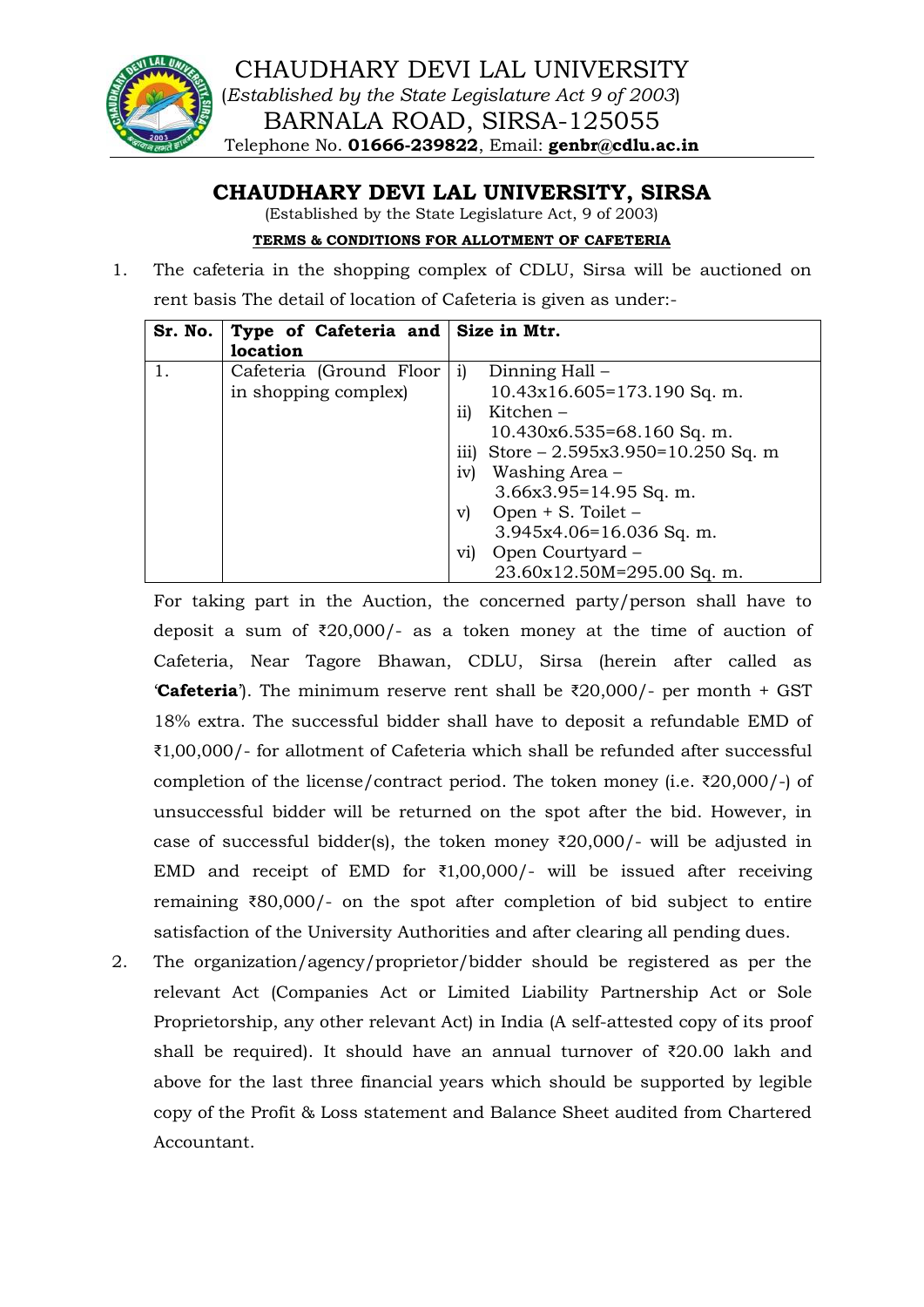

- 3. The bidder should submit the copy of PAN Card, GSTIN Proof/Card, ITR and its acknowledgement for the last three financial years.
- 4. The organization/agency/proprietor/bidder should submit an affidavit duly attested by Notary/Magistrate for not having been blacklisted/ debarred by any State Govt. or Central Govt. Department/Organization/ Institution.

## **Note:- The documents mentioned at Sr. No.2, 3 & 4 shall be required before starting of Bid and only eligible bidders will be allowed to participate in the bid.**

- 5. The successful organization/agency/proprietor/bidder shall display the name of the firm as display board on top of the Cafeteria.
- 6. The highest bidder for the rent will be allotted Cafeteria. The successful bidder shall have to deposit the whole amount of rent of the complete year plus applicable taxes i.e. 18% GST etc. in advance within 7 days of receipt of allotment letter failing which his allotment will be cancelled and his EMD of  $\text{\textsterling}1,00,000$ /- shall be forfeited. Drinking water charges will be made @  $\text{\textsterling}300$ /per month as lump sum charges. Allottee will deposit the water charges of the complete year in advance. Cafeteria will be leased out for one year on rent basis in the 1st instance which may be extended further on year to year basis. Such extension can be allowed by increasing the rent  $@10\%$  extra of the rent reserved as per highest bid after receiving the request of the allottee and considered by the University Authority with advance payment of rent and water charges as mentioned above.
- 7. An agreement shall be prepared & signed between Allottee and the Registrar of the University on a stamp paper costing of  $\bar{\tau}100$ /- provided by the allottee within 07 days from the date of issue of the allotment letter. The Allottee will pay all the expenses, stamp duty and other expenses required to be paid on account of legal formalities prescribed under law at the time being or in future.
- 8. The Cafeteria entrusted to the allottee will be utilized for the purpose, it has been allotted and would be kept in perfect sanitary conditions and will maintain the University property in good conditions. After termination/completion of the allotment license period the Cafeteria shall be handed over back to the University within 03 days in the same condition and with all the fittings and fixtures facilities as provided by the University to be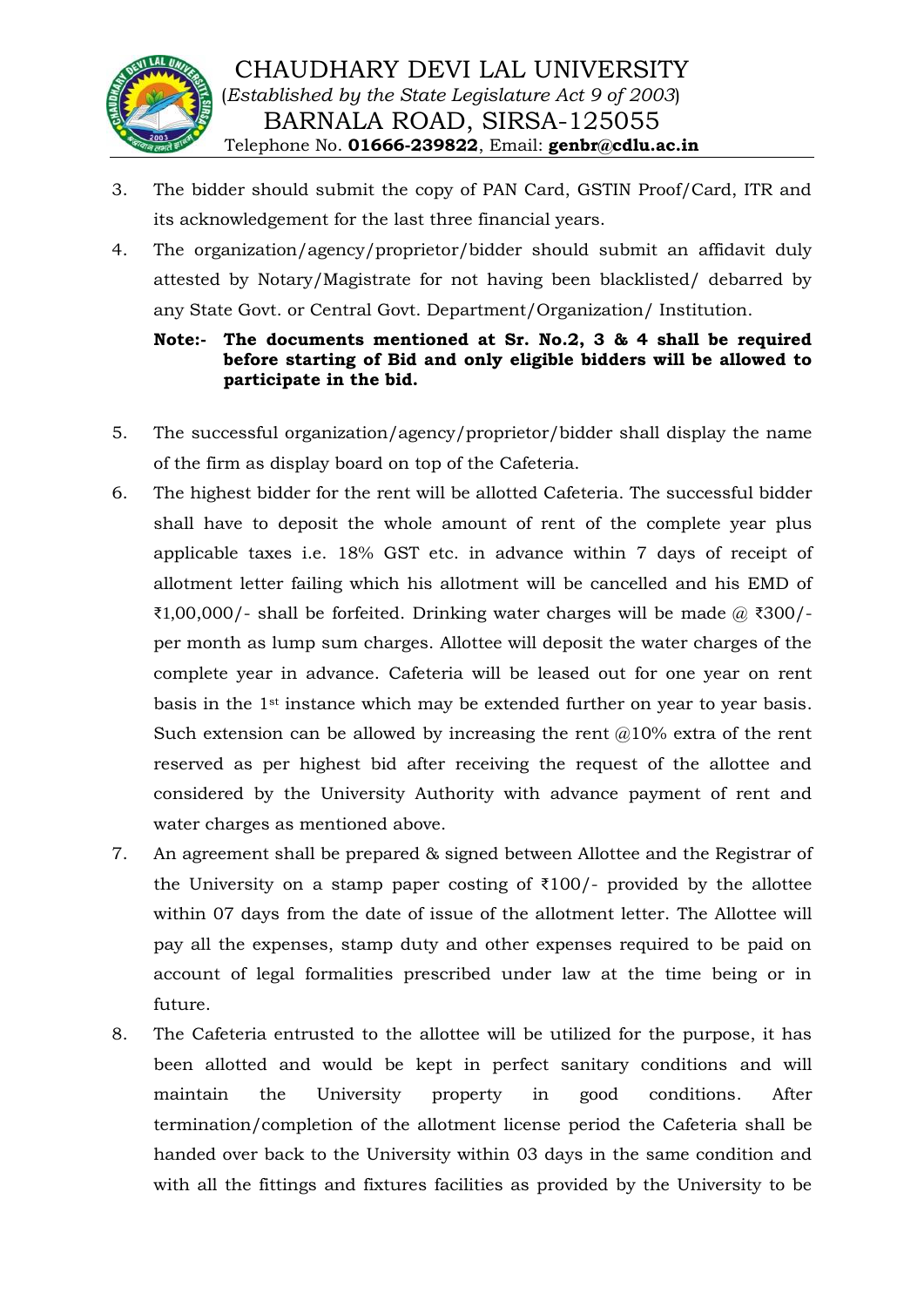

provided in due course during the allotment period. The time of above said three days shall be only for vacation of Cafeteria and allottee shall not run the business of any kind during said three days.

- 9. Allottee shall occupy the Cafeteria provided by the University for running the said business to the satisfaction of the University authorities.
- 10. Allottee shall make satisfactory and adequate seating arrangements for the customers. The items/articles to be served or sold at reasonable rates on quality basis. The allottee shall display the rate list on appropriate place. Allottee shall also provide a complaint and suggestion box at the Cafeteria that will be opened for inspection by the representative of the University. University reserves the right to exercise check in any form at any time.
- 11. On request of the allottee, electricity connection will be provided as per availability. The allottee has to install his own electric meter after getting the same inspected from Construction Branch, CDLU, Sirsa. The allottee shall pay the monthly electricity charges on actual consumption basis as per prevailing rates in CDLU, Sirsa within 07 working days of receipt of electricity bill, failing which electricity connection will be disconnected and a fine  $\omega$  ₹20/- per day (after the lapse of above said 07 days) till date of deposit of charges shall be charged.

The electricity connection can be got restored by the allottee on payment of ₹200/- (restoration charges) and all previous electricity dues along with fine (if any).

- 12. University reserves the right to exercise check in any form at any time. In case any complaint/default/deterioration of required quality or otherwise is observed, the allottee shall be liable to pay reasonable penalty levied by the University after notice and shall have to deposit the penalty amount within a week from the date of issue of such orders.
- 13. Subletting of the Cafeteria shall not be allowed at any stage. General Power of Attorney will not be acceptable in the said allotment.
- 14. Allottee shall not make any addition/alterations in the Cafeteria without prior written approval of the University. The allottee will be liable to pay the damage or harm caused to the University property/Customer due to act/negligence of allottee or his employee(s) at any point of time. University reserves the right to cancel the allotment on this ground after giving one month notice and have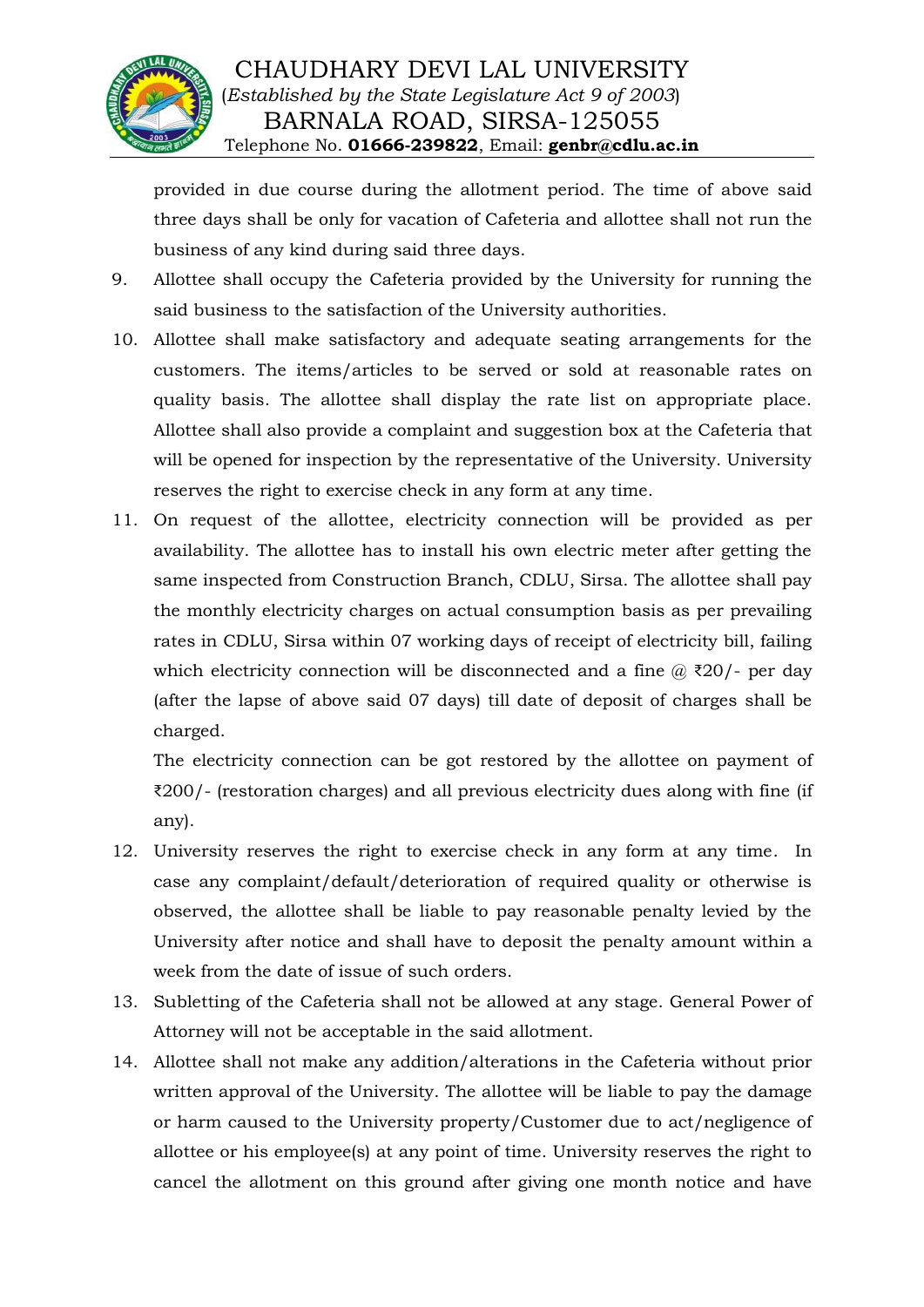

# CHAUDHARY DEVI LAL UNIVERSITY (*Established by the State Legislature Act 9 of 2003*) BARNALA ROAD, SIRSA-125055 Telephone No. **01666-239822**, Email: **genbr@cdlu.ac.in**

the right to get the Cafeteria vacated for infringement of agreement/terms & conditions or in the interest of University. In case the Cafeteria is not vacated within one month after receiving the notice, the allottee shall not run the business of any kind in Cafeteria and a penalty  $\omega$  ₹1,000/- per day will be charged till vacation of Cafeteria.

- 15. Allottee will not encroach the University premises beyond the allotted space at any cost. Allottee will not stock any empty packaging cases, baskets or any other material on the roof of the Cafeteria or in the open space outside the Cafeteria allotted to him.
- 16. In case the allottee want to vacate the Cafeteria (not before passing of three months from the date of taking the possession), the allottee will have to give one month notice or one month rent in lieu of the notice period.
- 17. In case of any dispute, which is not covered in the terms and conditions/agreement, the matter will be referred to the Vice-Chancellor whose decision shall be final and all the legal matters will be come under jurisdiction of Courts at Sirsa only.
- 18. Allottee will be fully responsible for good conduct and character of his workers and to keep the servants with neat and clean clothes preferably in proper clean and washed uniform. Child labour as per Govt. norms is strictly prohibited.
- 19. The sale and consumption of smoking things and alcohol narcotics of all types are completely prohibited at the campus.
- 20. Timing of opening the Cafeteria is fixed i.e. from 07.00AM to 07.00PM (Summer) and from 07.00 AM to 06.30 PM (Winter). However, on demand of the students timing can be extended for closing on the recommendation of the DSW and Estate Officer, CDLU, Sirsa
- 21. The places are in the University premises and thus directions of the University issued from time to time must be complied with by the bidder.
- 22. Illegal activity, act, articles, items on the place/by the bidder/employee of the bidder will be strictly prohibited and in case of failure, punitive and legal action including vacation of premise will warrant.
- 23. The activities at the places to be run by following the rules, regulations issued from time to time by the Govt. /Concerned office.